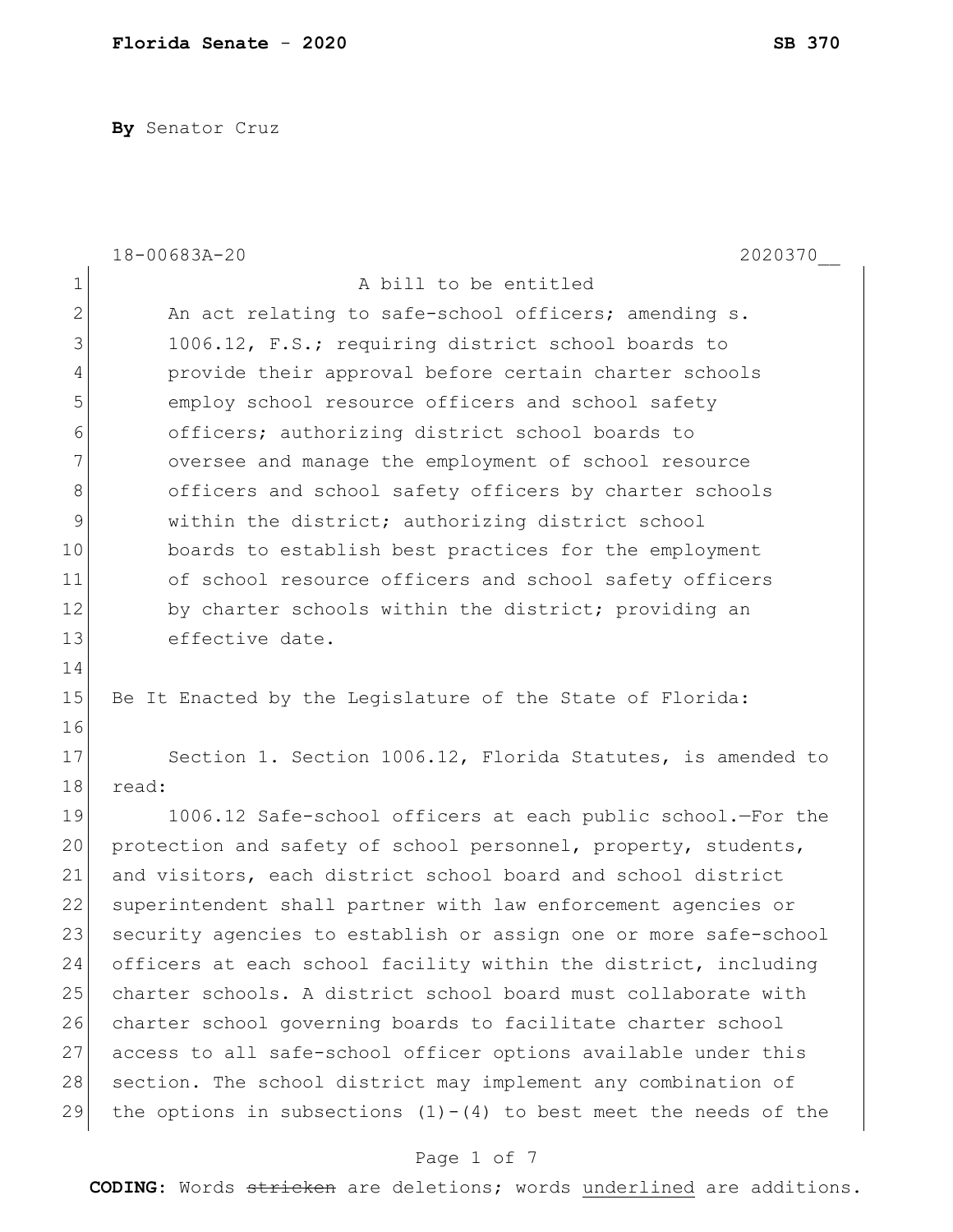18-00683A-20 2020370\_\_ 30 school district and charter schools. Before a charter school 31 employs a school resource officer or a school safety officer, 32 the district school board of the district in which the charter 33 school is located must approve the employment of the school 34 resource officer or school safety officer. 35 (1) SCHOOL RESOURCE OFFICER.—A school district may 36 establish school resource officer programs through a cooperative 37 agreement with law enforcement agencies. 38 (a) School resource officers shall undergo criminal 39 background checks, drug testing, and a psychological evaluation 40 and be certified law enforcement officers, as defined in s. 41 943.10(1), who are employed by a law enforcement agency as 42 defined in s.  $943.10(4)$ . The powers and duties of a law 43 enforcement officer shall continue throughout the employee's 44 tenure as a school resource officer. 45 (b) School resource officers shall abide by district school 46 board policies and shall consult with and coordinate activities 47 through the school principal, but shall be responsible to the 48 law enforcement agency in all matters relating to employment, 49 subject to agreements between a district school board and a law 50 enforcement agency. Activities conducted by the school resource 51 officer which are part of the regular instructional program of 52 the school shall be under the direction of the school principal. 53 (c) Complete mental health crisis intervention training 54 using a curriculum developed by a national organization with 55 expertise in mental health crisis intervention. The training 56 shall improve officers' knowledge and skills as first responders 57 to incidents involving students with emotional disturbance or 58 mental illness, including de-escalation skills to ensure student

### Page 2 of 7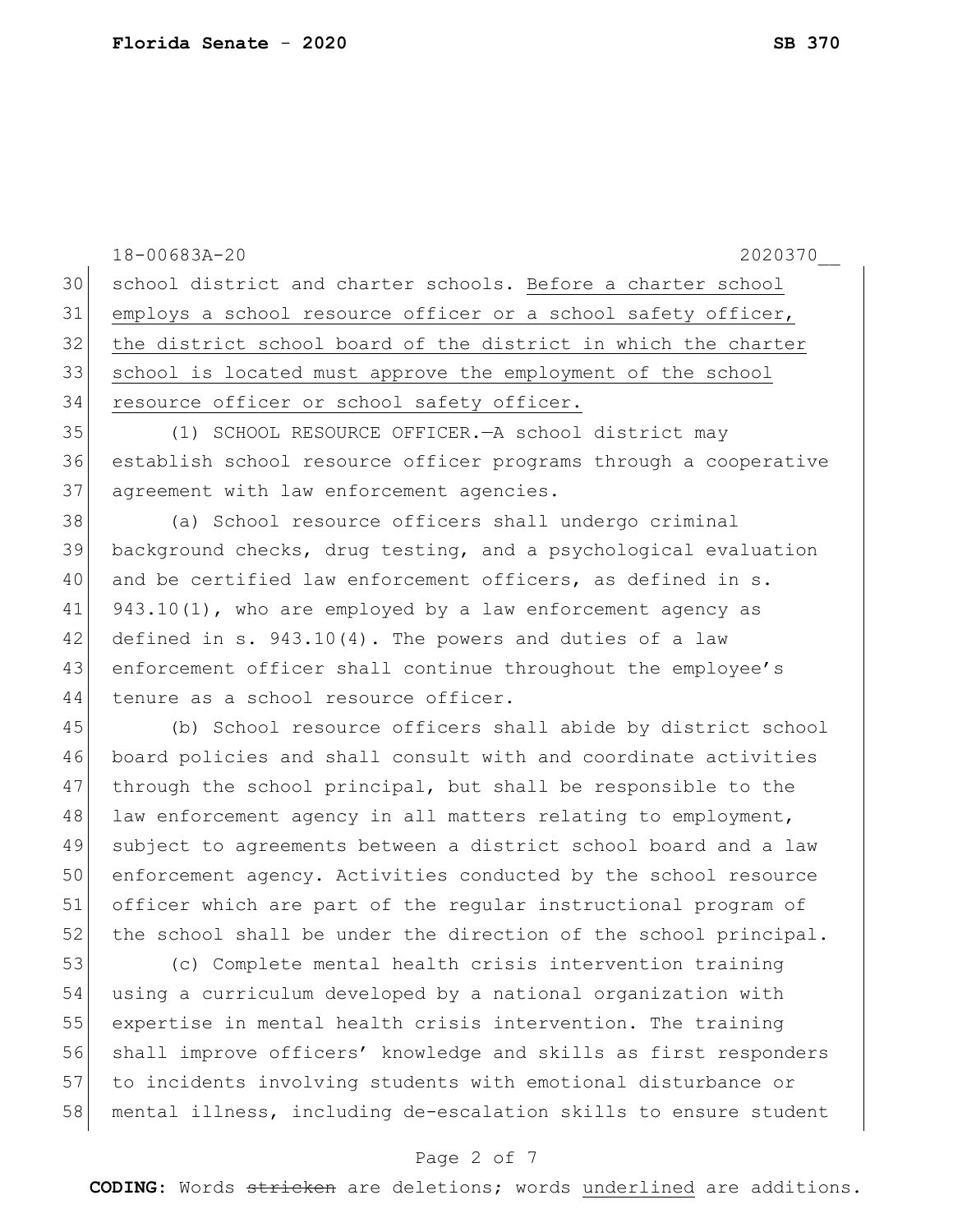59 and officer safety. 60 (d) A district school board may oversee and manage the 61 employment of school resource officers by a charter school 62 | within the district to ensure the charter school is in 63 compliance with state law and best practices. A district school 64 board may establish best practices for the employment of school 65 resource officers by charter schools within the district. 66 (2) SCHOOL SAFETY OFFICER.—A school district may commission 67 one or more school safety officers for the protection and safety 68 of school personnel, property, and students within the school 69 district. The district school superintendent may recommend, and 70 the district school board may appoint, one or more school safety 71 officers. 72 (a) School safety officers shall undergo criminal

18-00683A-20 2020370\_\_

73 background checks, drug testing, and a psychological evaluation 74 and be law enforcement officers, as defined in s.  $943.10(1)$ , certified under the provisions of chapter 943 and employed by either a law enforcement agency or by the district school board. If the officer is employed by the district school board, the district school board is the employing agency for purposes of chapter 943, and must comply with the provisions of that 80 chapter.

81 (b) A school safety officer has and shall exercise the 82 power to make arrests for violations of law on district school 83 board property and to arrest persons, whether on or off such 84 property, who violate any law on such property under the same 85 conditions that deputy sheriffs are authorized to make arrests. 86 A school safety officer has the authority to carry weapons when 87 performing his or her official duties.

#### Page 3 of 7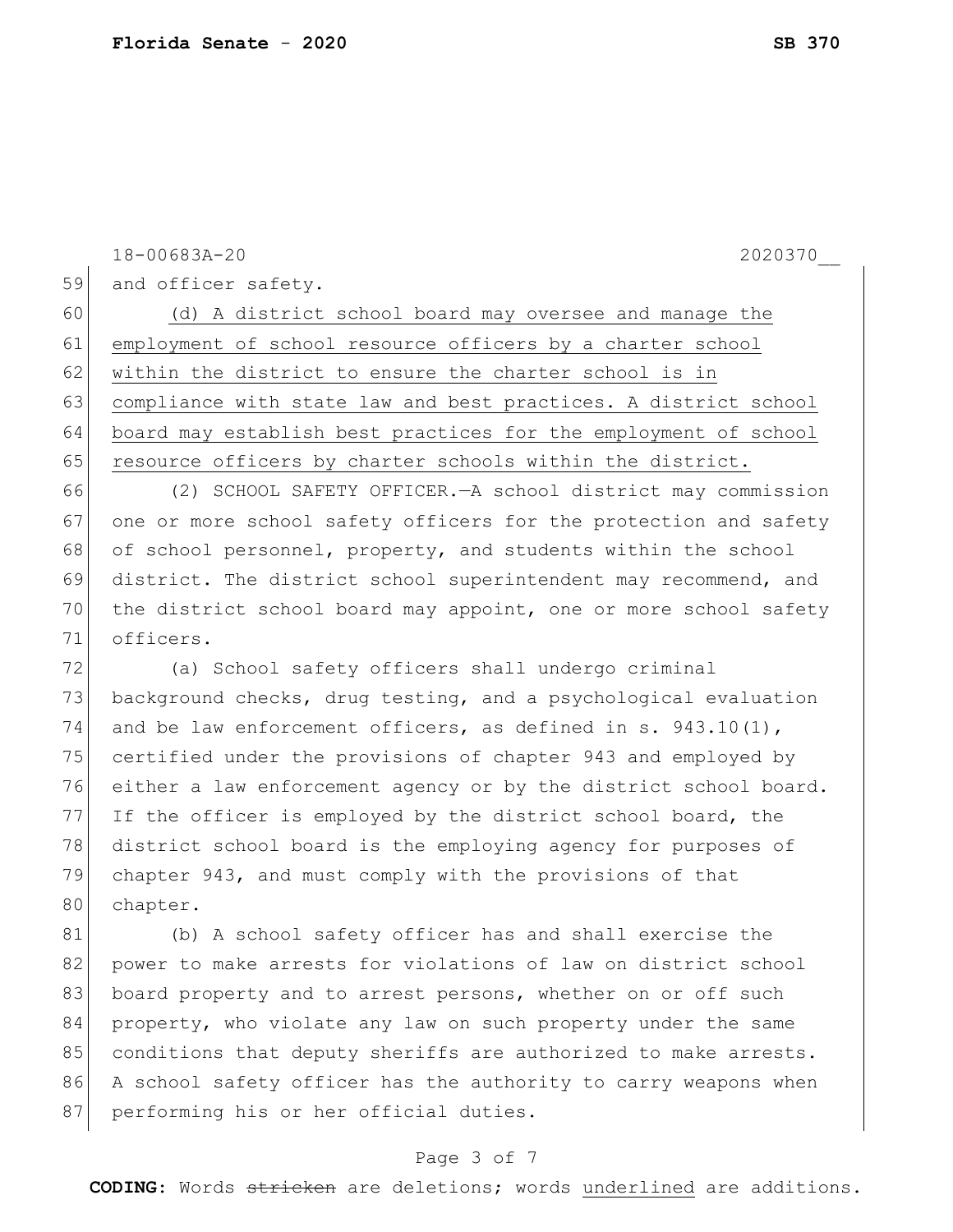|     | 18-00683A-20<br>2020370                                          |
|-----|------------------------------------------------------------------|
| 88  | (c) A district school board may enter into mutual aid            |
| 89  | agreements with one or more law enforcement agencies as provided |
| 90  | in chapter 23. A school safety officer's salary may be paid      |
| 91  | jointly by the district school board and the law enforcement     |
| 92  | agency, as mutually agreed to.                                   |
| 93  | (d) A district school board may oversee and manage the           |
| 94  | employment of school safety officers by a charter school within  |
| 95  | the district to ensure the charter school is in compliance with  |
| 96  | state law and best practices. A district school board may        |
| 97  | establish best practices for the employment of school safety     |
| 98  | officers by charter schools within the district.                 |
| 99  | (3) SCHOOL GUARDIAN. - At the school district's or the           |
| 100 | charter school governing board's discretion, as applicable,      |
| 101 | pursuant to s. 30.15, a school district or charter school        |
| 102 | governing board may participate in the Coach Aaron Feis Guardian |
| 103 | Program to meet the requirement of establishing a safe-school    |
| 104 | officer. The following individuals may serve as a school         |
| 105 | quardian, in support of school-sanctioned activities for         |
| 106 | purposes of s. 790.115, upon satisfactory completion of the      |
| 107 | requirements under s. 30.15(1)(k) and certification by a         |
| 108 | sheriff:                                                         |
| 109 | (a) A school district employee or personnel, as defined          |
| 110 | under s. 1012.01, or a charter school employee, as provided      |
| 111 | under s. $1002.33(12)$ (a), who volunteers to serve as a school  |
| 112 | quardian in addition to his or her official job duties; or       |
| 113 | (b) An employee of a school district or a charter school         |
| 114 | who is hired for the specific purpose of serving as a school     |
| 115 | quardian.                                                        |
| 116 | (4) SCHOOL SECURITY GUARD. - A school district or charter        |

# Page 4 of 7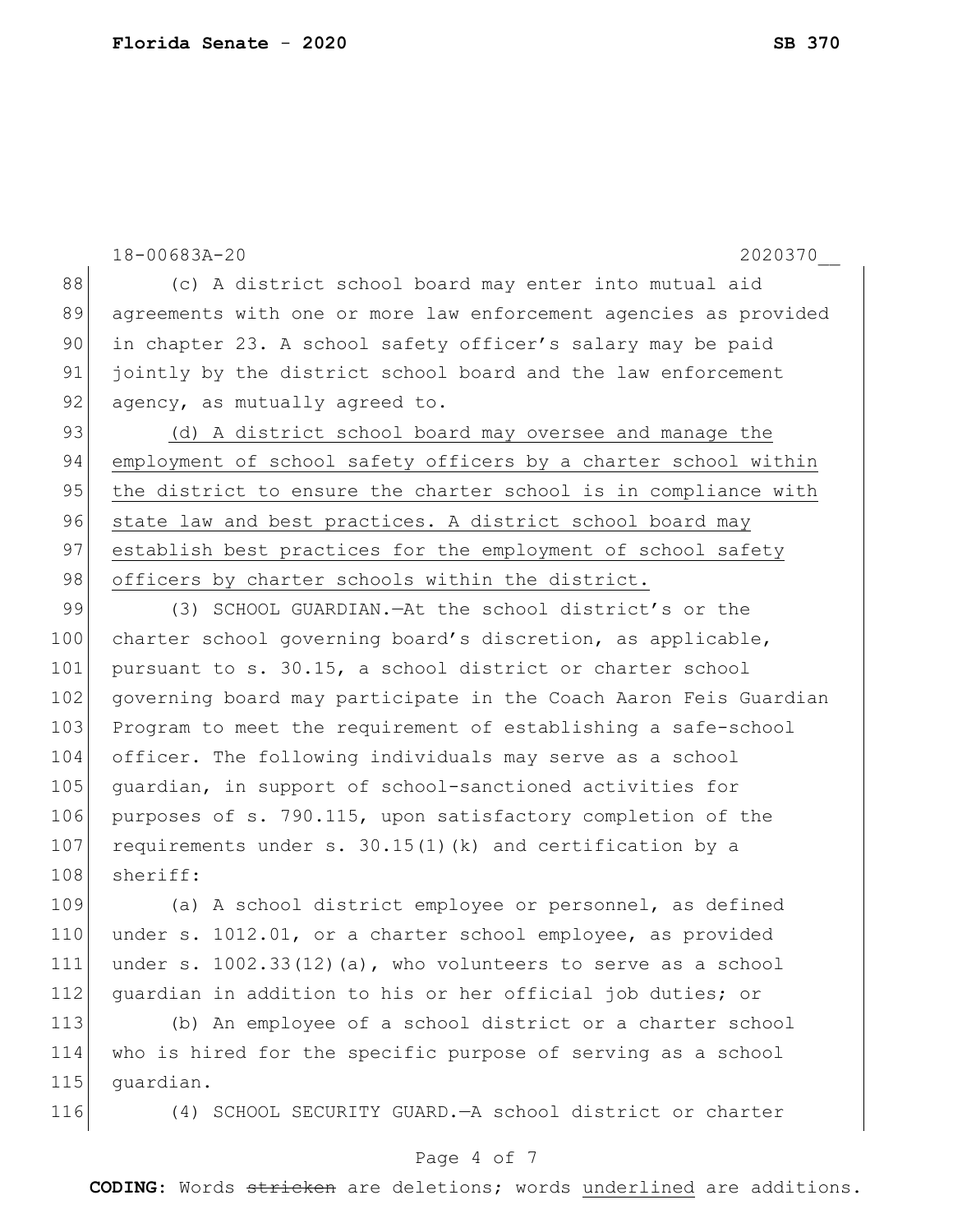|     | $18 - 00683A - 20$<br>2020370                                   |
|-----|-----------------------------------------------------------------|
| 117 | school governing board may contract with a security agency as   |
| 118 | defined in s. 493.6101(18) to employ as a school security quard |
| 119 | an individual who holds a Class "D" and Class "G" license       |
| 120 | pursuant to chapter 493, provided the following training and    |
| 121 | contractual conditions are met:                                 |
| 122 | (a) An individual who serves as a school security quard,        |
| 123 | for purposes of satisfying the requirements of this section,    |
| 124 | must:                                                           |
| 125 | 1. Demonstrate completion of 144 hours of required training     |
| 126 | pursuant to s. 30.15(1)(k)2.                                    |
| 127 | 2. Pass a psychological evaluation administered by a            |
| 128 | psychologist licensed under chapter 490 and designated by the   |
| 129 | Department of Law Enforcement and submit the results of the     |
| 130 | evaluation to the sheriff's office, school district, or charter |
| 131 | school governing board, as applicable. The Department of Law    |
| 132 | Enforcement is authorized to provide the sheriff's office,      |
| 133 | school district, or charter school governing board with mental  |
| 134 | health and substance abuse data for compliance with this        |
| 135 | paragraph.                                                      |
| 136 | 3. Submit to and pass an initial drug test and subsequent       |
| 137 | random drug tests in accordance with the requirements of s.     |
| 138 | 112.0455 and the sheriff's office, school district, or charter  |
| 139 | school governing board, as applicable.                          |
| 140 | 4. Successfully complete ongoing training, weapon               |
| 141 | inspection, and firearm qualification on at least an annual     |
| 142 | basis and provide documentation to the sheriff's office, school |
| 143 | district, or charter school governing board, as applicable.     |
| 144 | (b) The contract between a security agency and a school         |
| 145 | district or a charter school governing board regarding          |

# Page 5 of 7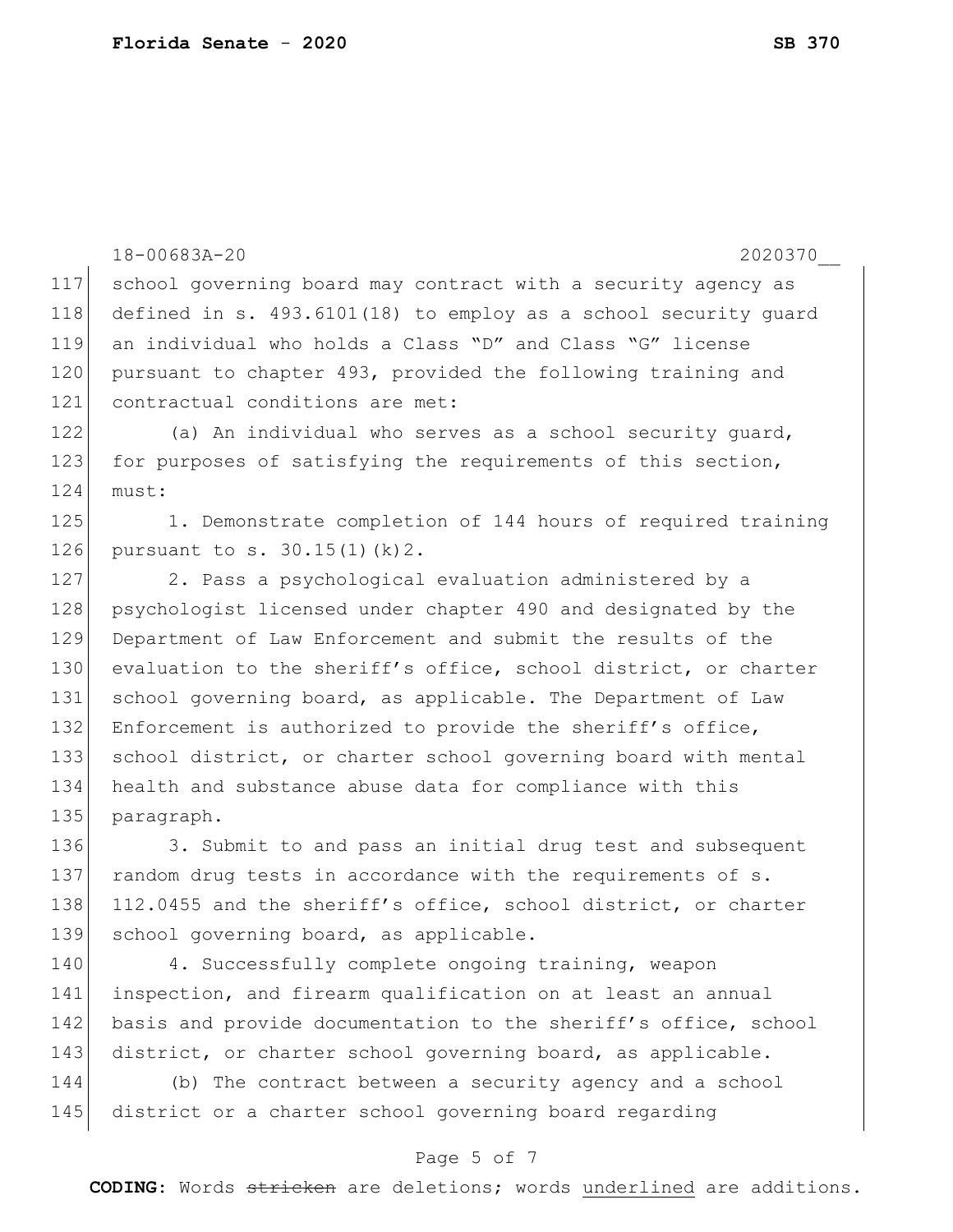|     | 18-00683A-20<br>2020370                                          |
|-----|------------------------------------------------------------------|
| 146 | requirements applicable to school security guards serving in the |
| 147 | capacity of a safe-school officer for purposes of satisfying the |
| 148 | requirements of this section shall define the entity or entities |
| 149 | responsible for training and the responsibilities for            |
| 150 | maintaining records relating to training, inspection, and        |
| 151 | firearm qualification.                                           |
| 152 | (c) School security guards serving in the capacity of a          |
| 153 | safe-school officer pursuant to this subsection are in support   |
| 154 | of school-sanctioned activities for purposes of s. 790.115, and  |
| 155 | must aid in the prevention or abatement of active assailant      |
| 156 | incidents on school premises.                                    |
| 157 | (5) NOTIFICATION. - The school district shall notify the         |
| 158 | county sheriff and the Office of Safe Schools immediately after, |
| 159 | but no later than 72 hours after:                                |
| 160 | (a) A safe-school officer is dismissed for misconduct or is      |
| 161 | otherwise disciplined.                                           |
| 162 | (b) A safe-school officer discharges his or her firearm in       |
| 163 | the exercise of the safe-school officer's duties, other than for |
| 164 | training purposes.                                               |
| 165 | (6) EXEMPTION. - Any information that would identify whether     |
| 166 | a particular individual has been appointed as a safe-school      |
| 167 | officer pursuant to this section held by a law enforcement       |
| 168 | agency, school district, or charter school is exempt from s.     |
| 169 | 119.07(1) and s. 24(a), Art. I of the State Constitution. This   |
| 170 | subsection is subject to the Open Government Sunset Review Act   |
| 171 | in accordance with s. 119.15 and shall stand repealed on October |
| 172 | 2, 2023, unless reviewed and saved from repeal through           |
| 173 | reenactment by the Legislature.                                  |
| 174 |                                                                  |
|     |                                                                  |

#### Page 6 of 7